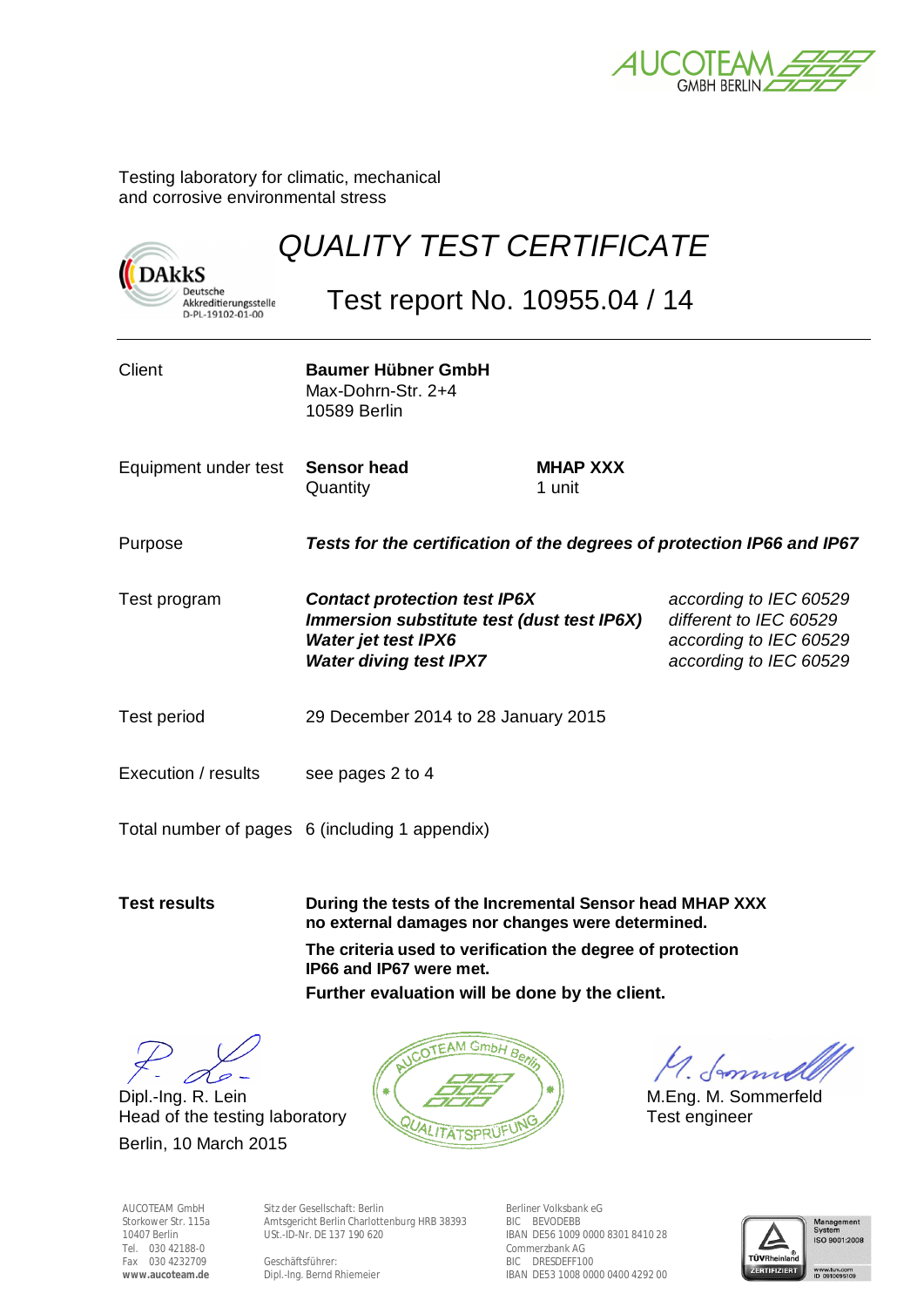

Test report No. 10955.04 / 14 page 2 / 4

## **1 Purpose**

Certification of the degrees of protection IP66 und IP67 for the *Sensor head MHAP XXX*  under defined environmental conditions, according to the specifications of the standards and to the demands of the client.

# **2 Equipment under test**

| <b>Sensor head</b>          | <b>MHAP XXX</b>  |
|-----------------------------|------------------|
| Quantity                    | 1 unit           |
| Arrival date of the samples | 03 December 2014 |

## **3 Basics**

### **3.1 Demands of the client**

### **3.2 Used standards**

**IEC 60068-1**:1988 + **Corr.** 1988 + **A1**:1992 **DIN EN 60068-1**:1995-03 "Environmental testing - Part 1: General and guidance"

**IEC 60529**:1989 + **A1**:1999 + **A2**:2013 **DIN EN 60529; VDE 0470-1**:2014-09 "Degrees of protection provided by enclosures (IP Code)"

## **4 Test program**

# **4.1 Degree of protection IP6X (protection against access to hazardous parts)**

*according to IEC 60 529 § 13.2*

Before the dust test, the *degree of protection IP6X* shall be realized. Protection against access to hazardous parts with a standardized wire. The access probe  $\varnothing$  1.0 mm (force 1 N) shall not penetrate into the housing at any point.

# **4.2 Immersion substitute test for dust protection IP6X (dust protection with negative pressure)**

## *according demands of VDE*

### *Initial insulation test*

Before the test, the insulation resistance (voltage DC 500 V) between housing and electrical connections shall be measured.

The test of the *tightness of the specimen* shall be realized according the demands of VDE.

| specimen          | not operating                                          |
|-------------------|--------------------------------------------------------|
| test equipment    | dipping basin (200 mm deep)                            |
| water depth       | 200 mm below the surface (bottom side of the specimen) |
| water temperature | may not diverge more than 5 K from the specimens       |
| temperature       |                                                        |
| test duration     | 24:00 h                                                |
|                   |                                                        |

### *Visual inspection*

After the protection test the specimen is examined for external defects and other changes. Since the specimen is sealed inside, the specimen will not be opened after the test. After the test, the insulation resistance (voltage DC 500 V) between housing and electrical connections shall be measured and shall be compared against the intial value.

### *Acceptance criterion*

The insulation resistance may not change significantly compared to the initial value before the test.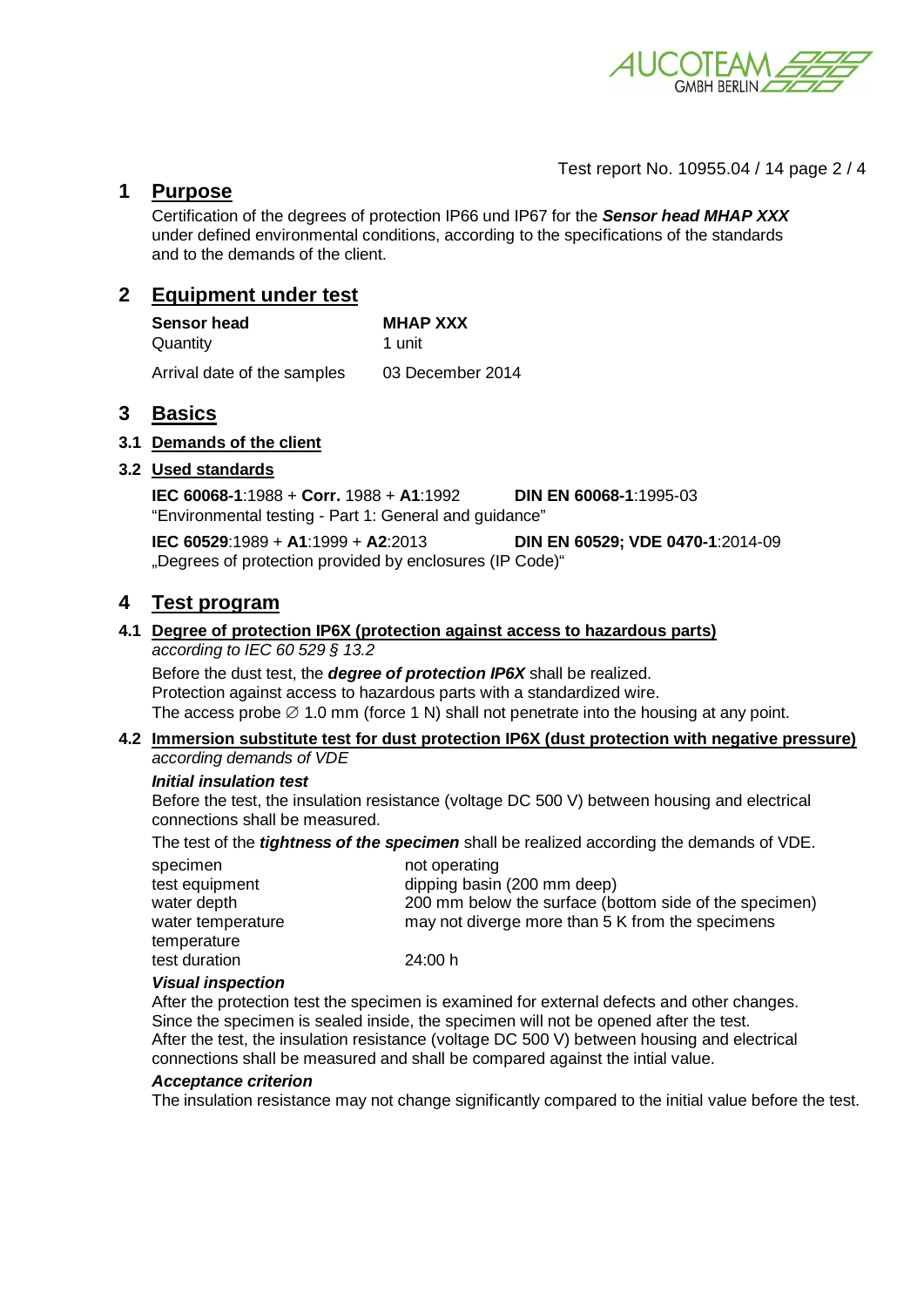

### Test report No. 10955.04 / 14 page 3 / 4

## **4.3 Degree of protection IPX7 (protected against temporary immersion)**

*according to IEC 60529 § 14.2.7* 

|                   | The test of the <b>degree of protection IPX7</b> shall be realized according to the standards: |
|-------------------|------------------------------------------------------------------------------------------------|
| specimen          | not operating                                                                                  |
| test equipment    | dipping basin (1000 mm deep)                                                                   |
| water depth       | 1000 mm below the surface (bottom side of the specimen)                                        |
| water temperature | may not diverge more than 5 K from the specimens                                               |
| temperature       |                                                                                                |
| test duration     | 0:30h                                                                                          |

#### *Visual inspection*

After the protection test the specimen is examined for external defects and other changes. Since the specimen is sealed inside, the specimen will not be opened after the test. After the test, the insulation resistance (voltage DC 500 V) between housing and electrical connections shall be measured and shall be compared against the initial value.

#### *Acceptance criterion*

The insulation resistance may not change significantly compared to the initial value before the test.

## **4.4 Degree of protection IPX6 (protected against powerful water jets)**

*according to IEC 60529 § 14.2.6* 

The test of the *degree of protection IPX6* shall be realized according to the standards:

| specimen          | not operating                                          |
|-------------------|--------------------------------------------------------|
| test equipment    | water-jet of a standardized spray nozzle               |
|                   | (inside diameter 12.5 mm)                              |
| water flow rate   | 100 l/min $\pm$ 5 %                                    |
| water pressure    | according to water flow rate                           |
| specimen position | in operating position on turning-knob                  |
| water temperature | may not diverge more than 5 K from the specimens       |
| temperature       |                                                        |
| distance          | 2.5  3.0 m (between spray nozzle and specimen housing) |
| test duration     | minimum 3 min                                          |

### *Visual inspection*

After the protection test the specimen is examined for external defects and other changes. Since the specimen is sealed inside, the specimen will not be opened after the test. After the test, the insulation resistance (voltage DC 500 V) between housing and electrical connections shall be measured and shall be compared against the initial value.

#### *Acceptance criterion*

The insulation resistance may not change significantly compared to the initial value before the test.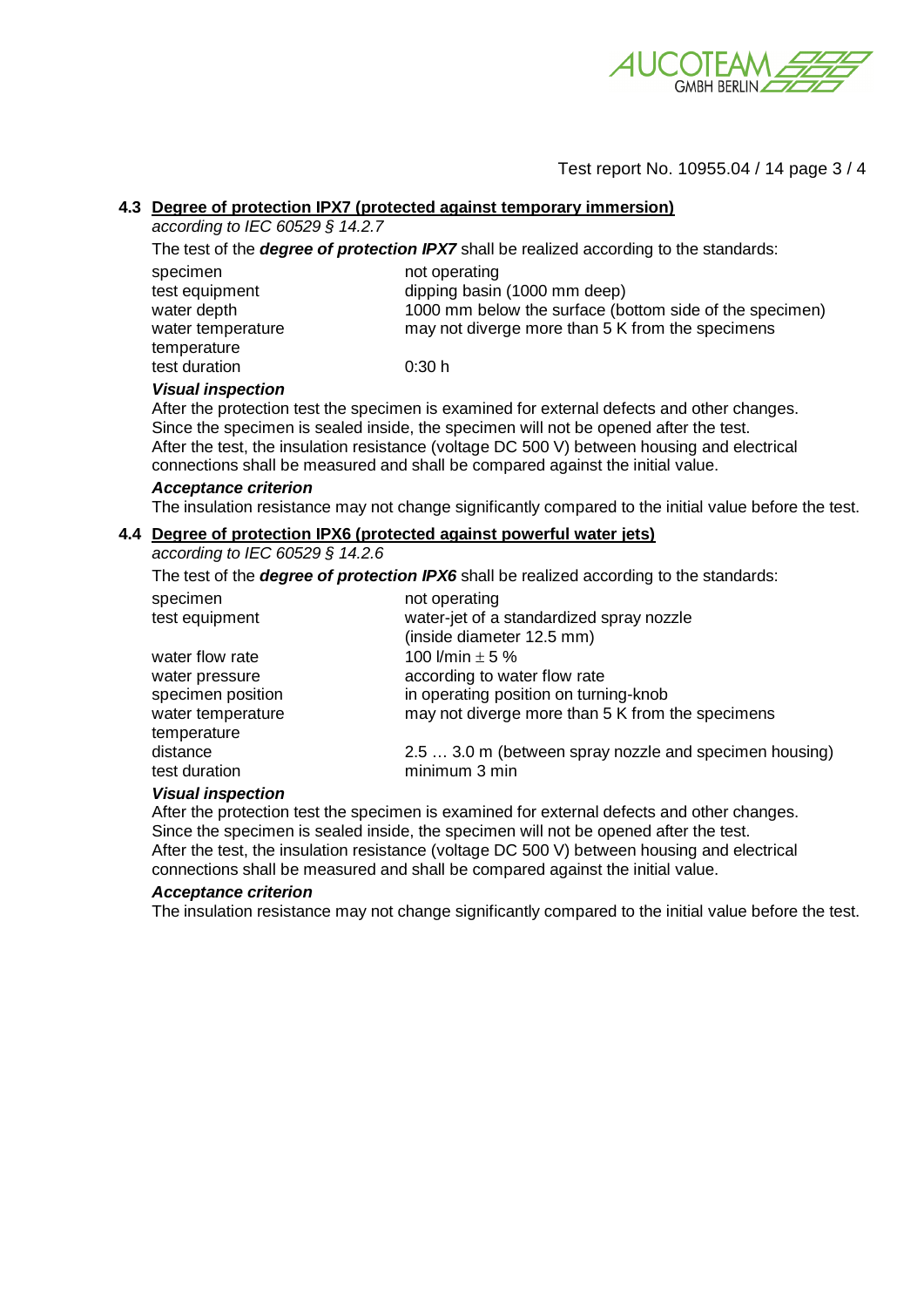

## Test report No. 10955.04 / 14 page 4 / 4

# **5 Realization**

The environmental tests were carried out one by one according to the program of testing methods (complex 4.1 to 4.4), according to the standards and to the demands of the client.

### *Visual inspection*

Before and after each single test, the *Incremental Encoder* was examined visually for external defects and any other changes.

After each protection test, the insulation resistance between housing and electrical connections was measured and compared against the initial value before the test.

#### *Failure criteria*

- mechanical damages or any other changes
- significantly changes of the insulation resistance between housing and electrical connections

### *Measurement and test devices*

| <b>Name</b>                  | <b>Type</b>        | <b>Serial No.</b> | <b>Maker</b>    |
|------------------------------|--------------------|-------------------|-----------------|
| Rigid IEC steel wire         | P 10.27            | 50 11 594         | <b>PTL</b>      |
| Dipping basin                | <b>TB 500L</b>     |                   | <b>AUCOTEAM</b> |
| Portable compact tester      | $91 - 4A$          | 0000035268        | <b>ELABO</b>    |
| Standardized nozzle Ø12.5 mm | SD 12,5            |                   | Gödel           |
| Turn table                   |                    |                   | <b>AUCOTEAM</b> |
| IR thermometer               | Fluke 561          | 14950036          | <b>Fluke</b>    |
| <b>DC-controler</b>          | 3222               | 1149              | Statron         |
| Steel pump                   | <b>EVMG 5 16N5</b> | BHX230217         | <b>EBARA</b>    |

## **6 Results**

After the protection tests of the *Sensor head MHAP XXX with* 

*- contact protection (protection against access to hazardous parts) - test IP6X* 

*- immersion substitute test for dust test (dust protection with negative pressure) - test IP6X* 

- *water immersion test (protected against temporary immersion) test IPX7*
- *water jet protection test (protected against powerful water jets) test IPX6*
- no external damages were determined at the specimen.

The rigid steel wire IEC could not enter the housing at any point.

During the test of the insulation resistance between housing and electrical connections, the following values was measured:

- before the immersion substitute test IP6X  $403 \text{ M}\Omega$
- after the immersion substitute test IP6X  $389 \text{ M}\Omega$
- before the water immersion test  $IPX7$  389 MQ
- after the water immersion test IPX7  $417 \text{ M}\Omega$
- before the water jet protection test IPX6  $417 \text{ M}\Omega$
- after the water jet protection test IPX6  $407 M\Omega$

The criteria used to verification the degree of protection IP66 and IP67 were met.

After the 3 protection tests the specimen was opened. Traces of water on the sealing compound inside the cover were found**.** 

> **During the tests of the Incremental Sensor head MHAP XXX no external damages nor changes were determined.**

**The criteria used to verification the degree of protection IP66 and IP67 were met.**

**Further evaluation will be done by the client.** 

The results of the tests refer only to the above mentioned equipment under test. This report, or individual pages of this test report, may only be copied following the written consent of the testing laboratory. This test report No. 10955.04 / 14 includes 5 pages and 1 appendix – pictures

- 
- 
- 
-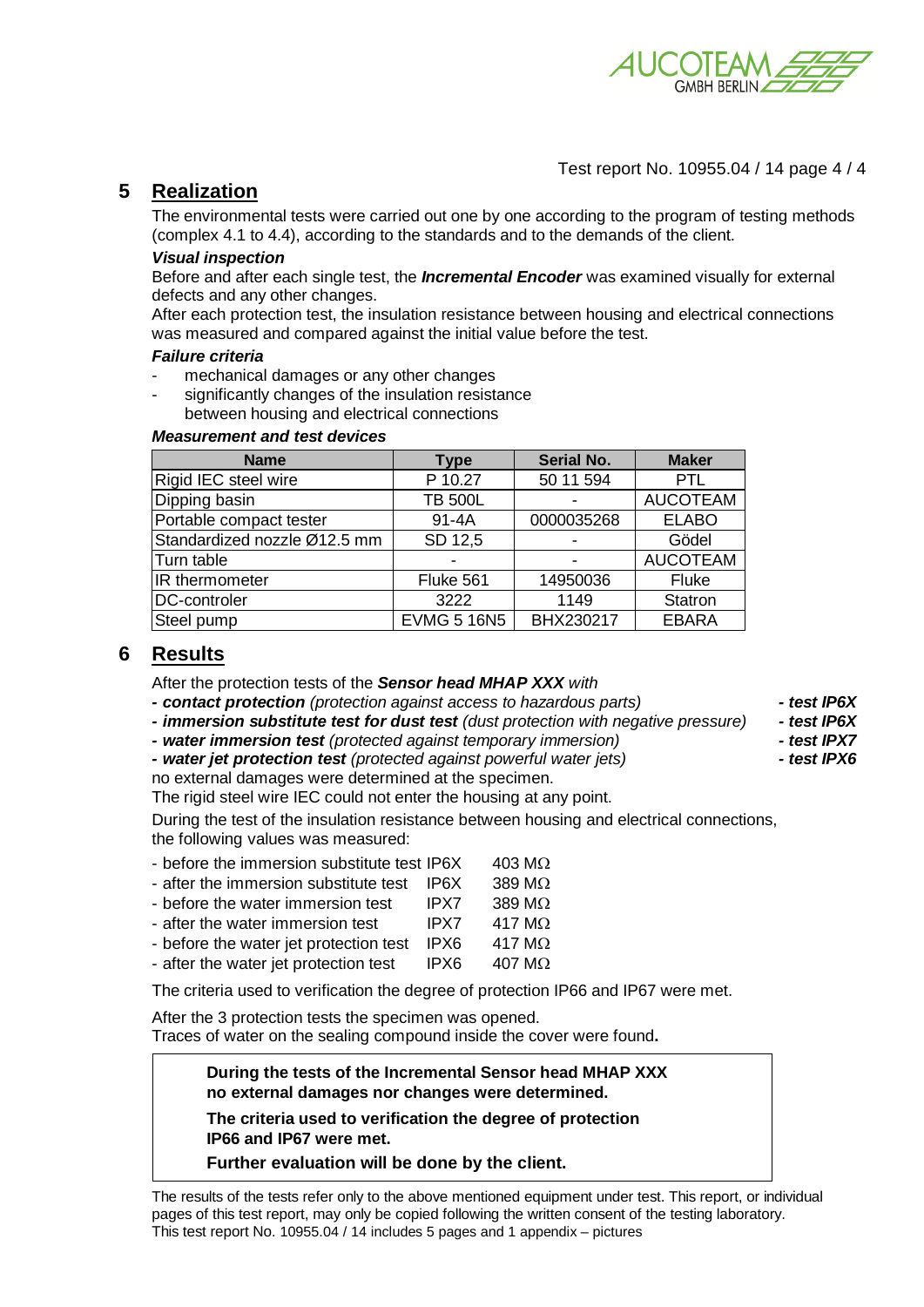

## Appendix to test report No. 10955.04 / 14 page 1 / 2

## **Pictures**



Sensor head MHAP XXX **Sensor head MHAP XXX** specimen with rigid steel wire (Ø 1 mm, 1 N) specimen with rigid steel wire (Ø 1 mm, 1 N) *during contact protection test IP6X during contact protection test IP6X* 



**Picture 3 Picture 4 Sensor head MHAP XXX**<br>specimen with portable compact tester<br>specimen in the dipping *insulation test before immersion substitute test IP6X* 



Picture 5 Picture 6 Sensor head MHAP XXX **Sensor head MHAP XXX** specimen with portable compact tester specimen mounted on the dipping knob *insulation test after the immersion substitute test IP6X before the immersion substitute test IP6X* 





specimen in the dipping basin 200 mm during the immersion substitute test IP6X